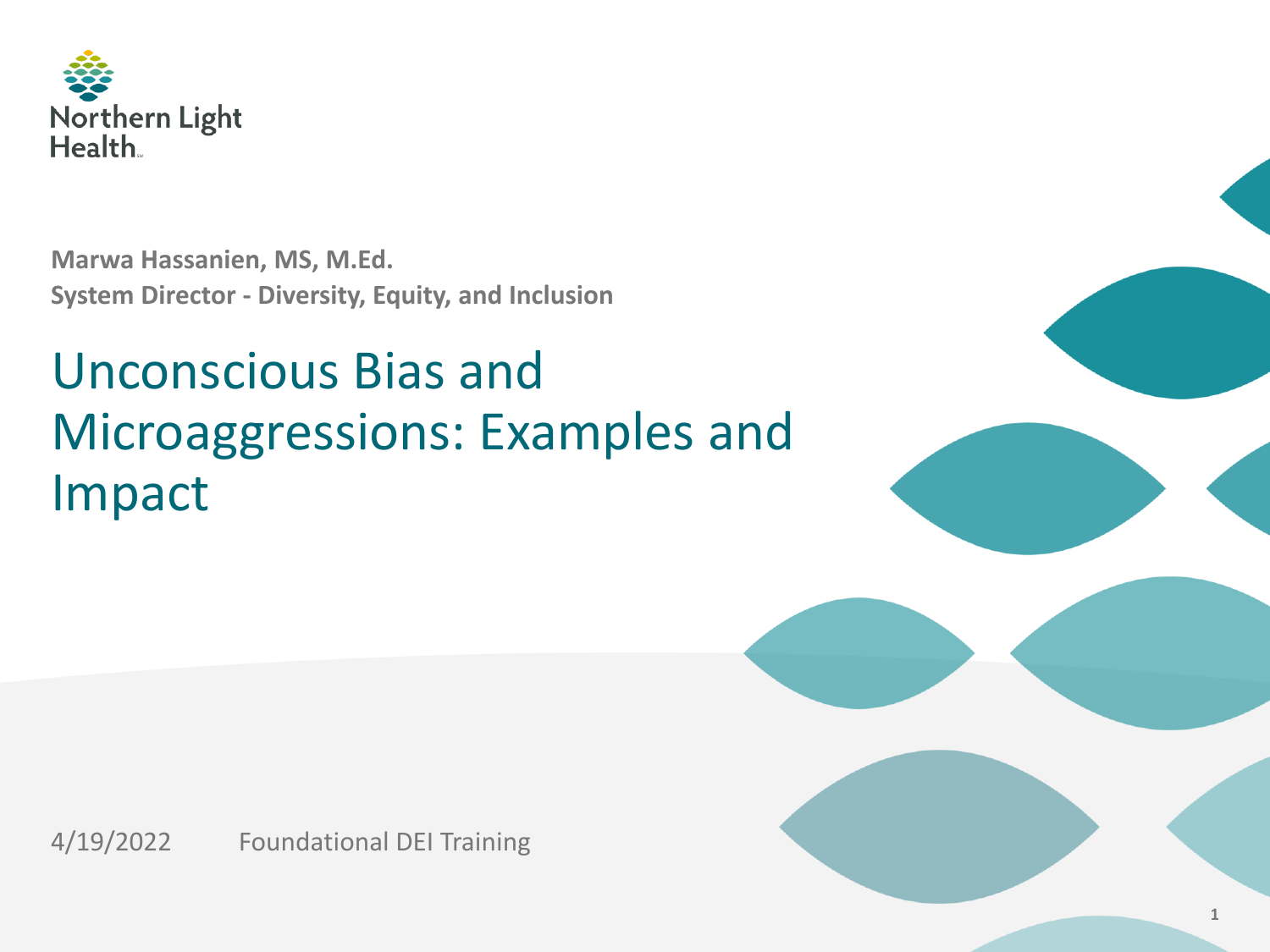#### **Disclosure**

*"None of the planners for this educational activity have relevant financial relationships(s) to disclose with ineligible companies whose primary business is producing, marketing, selling, re-selling, or distributing healthcare products used by or on patients."*

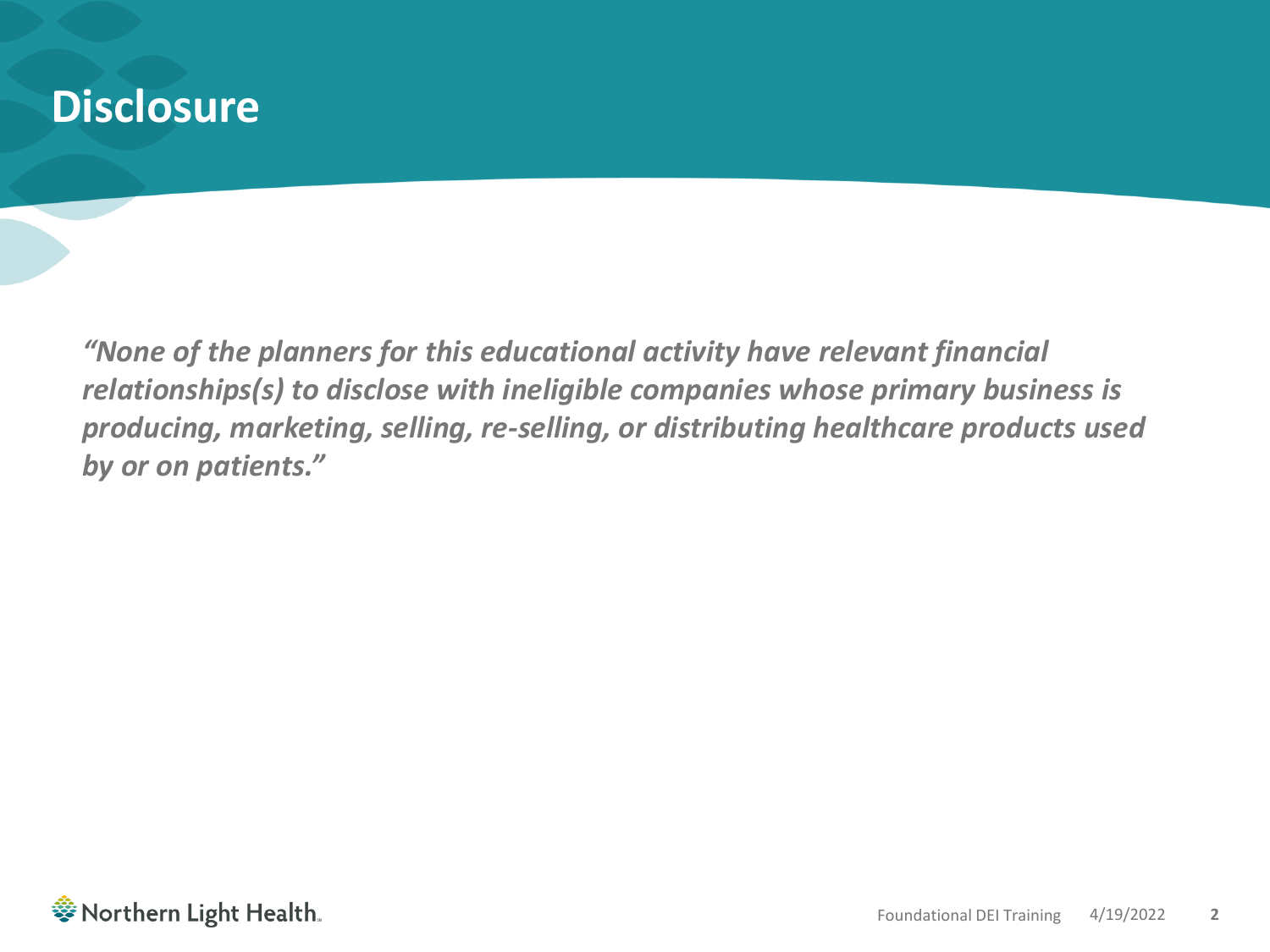#### **Objectives**

- Define the concepts of unconscious bias and microaggressions
- Discuss the impact that bias and microaggressions have on individuals
- Develop a toolkit to respond to microaggressions
- Learn how to be a bias interrupter



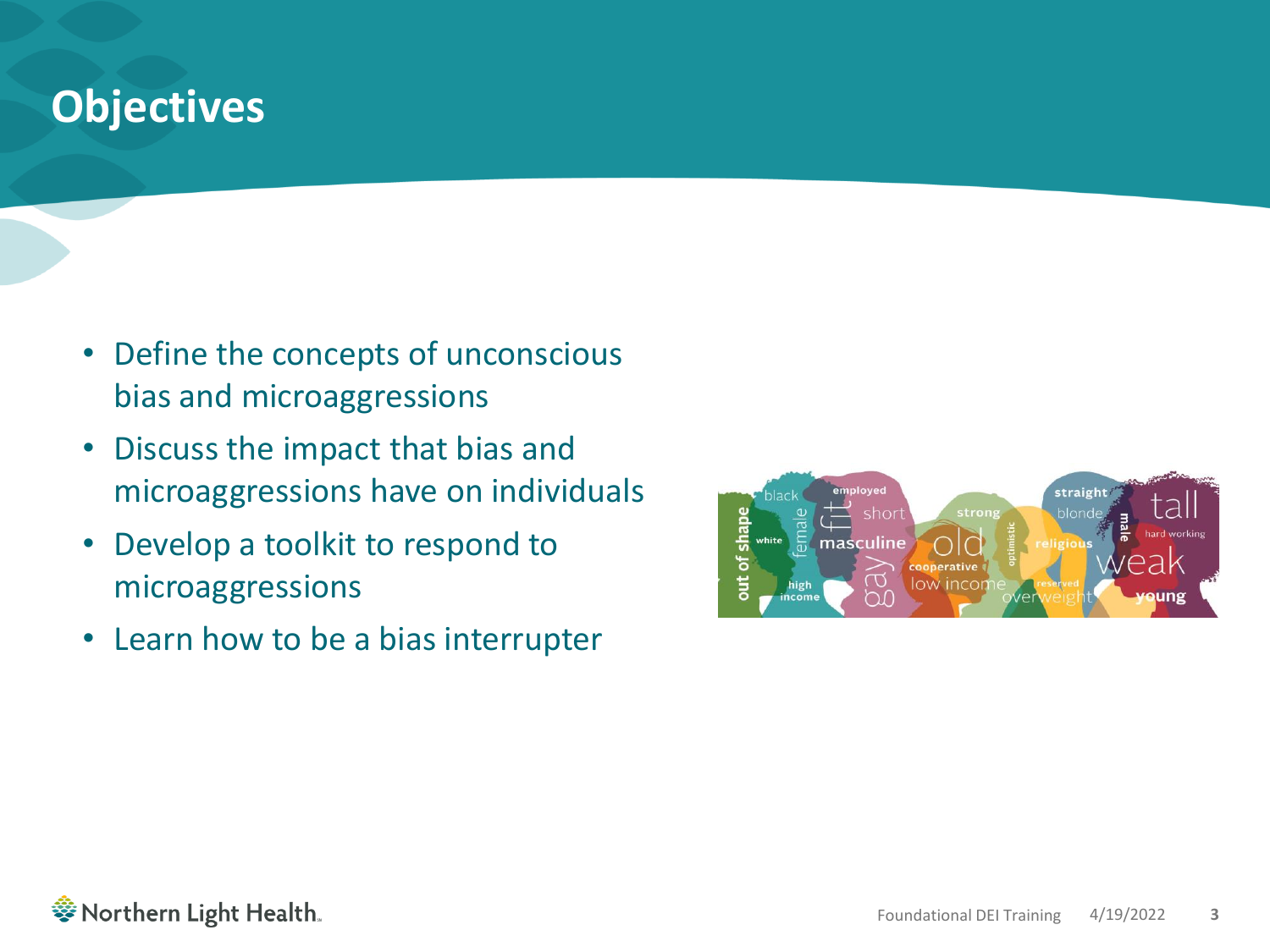#### **Unconscious Bias**

The lack of full integration of individuals representing diverse backgrounds has to do with the persistence of unconscious bias.

Even the best organizations/HRs can be undermined by unconscious biases.



- What are they? Attributes that we quickly assign to people based on their social identitites
- Exist without realizing it
- Everyone has a bias–it does NOT make us bad people
- Represent neural connections within our brains
- Result of cultural conditioning
- Often are contrary to our personal values

ैं Northern Light Health.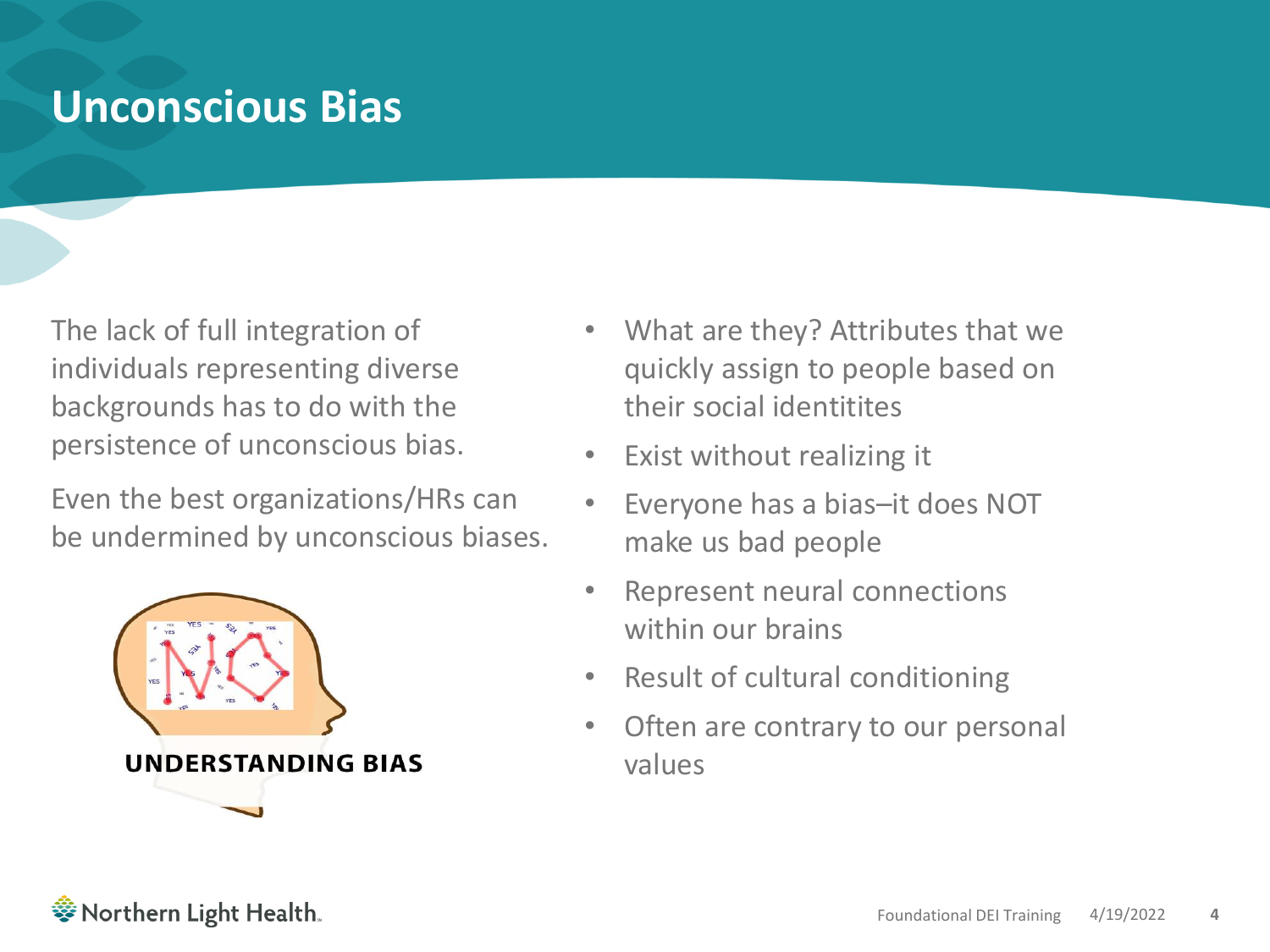### **Identifying Unconscious Bias**

- 1. Talking over or interrupting others
- 2. Taking credit for others' ideas
- 3. Failing to take others' ideas seriously
- 4. Making assumptions you will speak for an entire group
- 5. Making assumptions your opinions count more
- 6. Articulating others' ideas for them

\*These behaviors reinforce the very biases that are at the root\*

# UNCONSCIOUS BIAS TRIBALISM RACISM STEREOTYPES PREJUDICE **SEXISM DISCRIMINATIO**

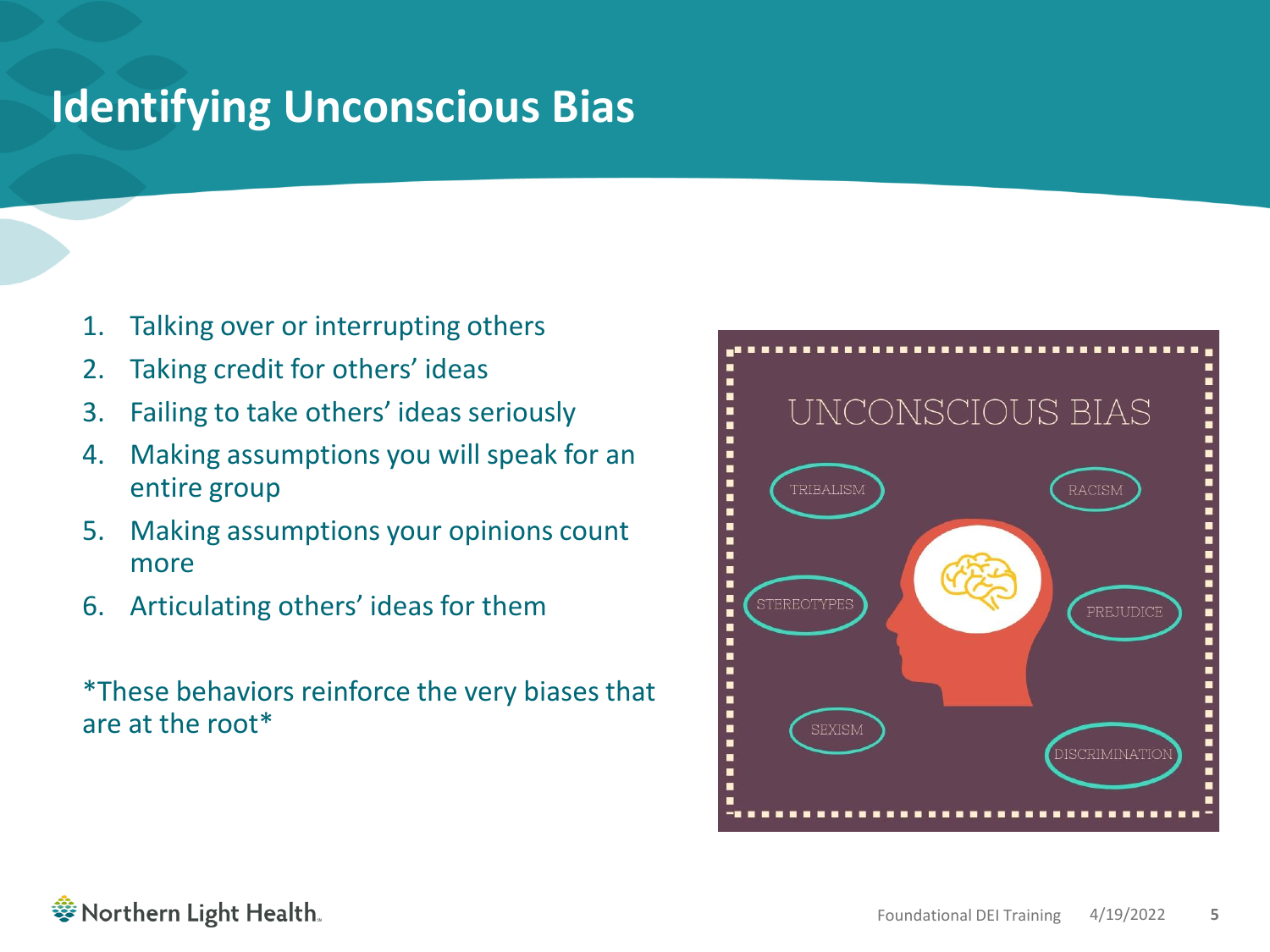#### **Microaggressions**

**"Brief and commonplace verbal, behavioral and environmental assaults, whether intentional or unintentional, that communicate hostile, derogatory, or negative slights and insults that potentially have harmful or unpleasant psychological impact on the target person or group."**

-Derald Wing Sue, Ph.D.

- Based on social identities
- Perpetrator views **intent**, recipient views **impact**
- Microaggressions typically have positive intent
- Perceived minimal harm; lack of knowledge of cumulative effects
- "Death by a thousand wounds"

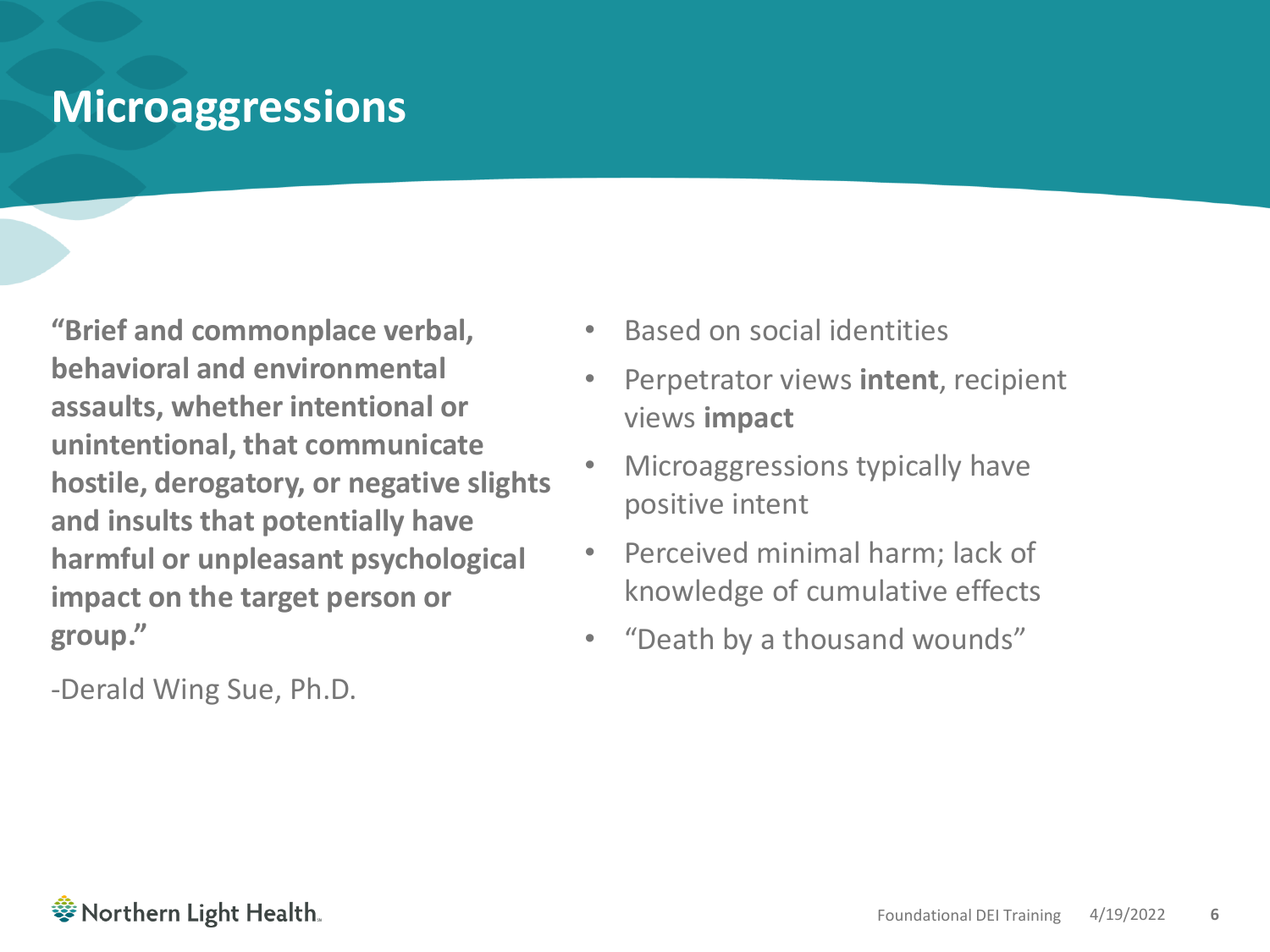### **Examples of Microaggressions**

- Expressing racially charged political opinions
- Failing to pronounce or continuing to mispronounce names
- Using belittling language: "You speak English well" for an immigrant
- Using sexist language: "Why aren't you married yet?"
- Disregarding different religious traditions/celebrations
- Assuming gender
- Continuing to misuse pronouns after indication of gender pronoun
- Making assumptions about people's backgrounds



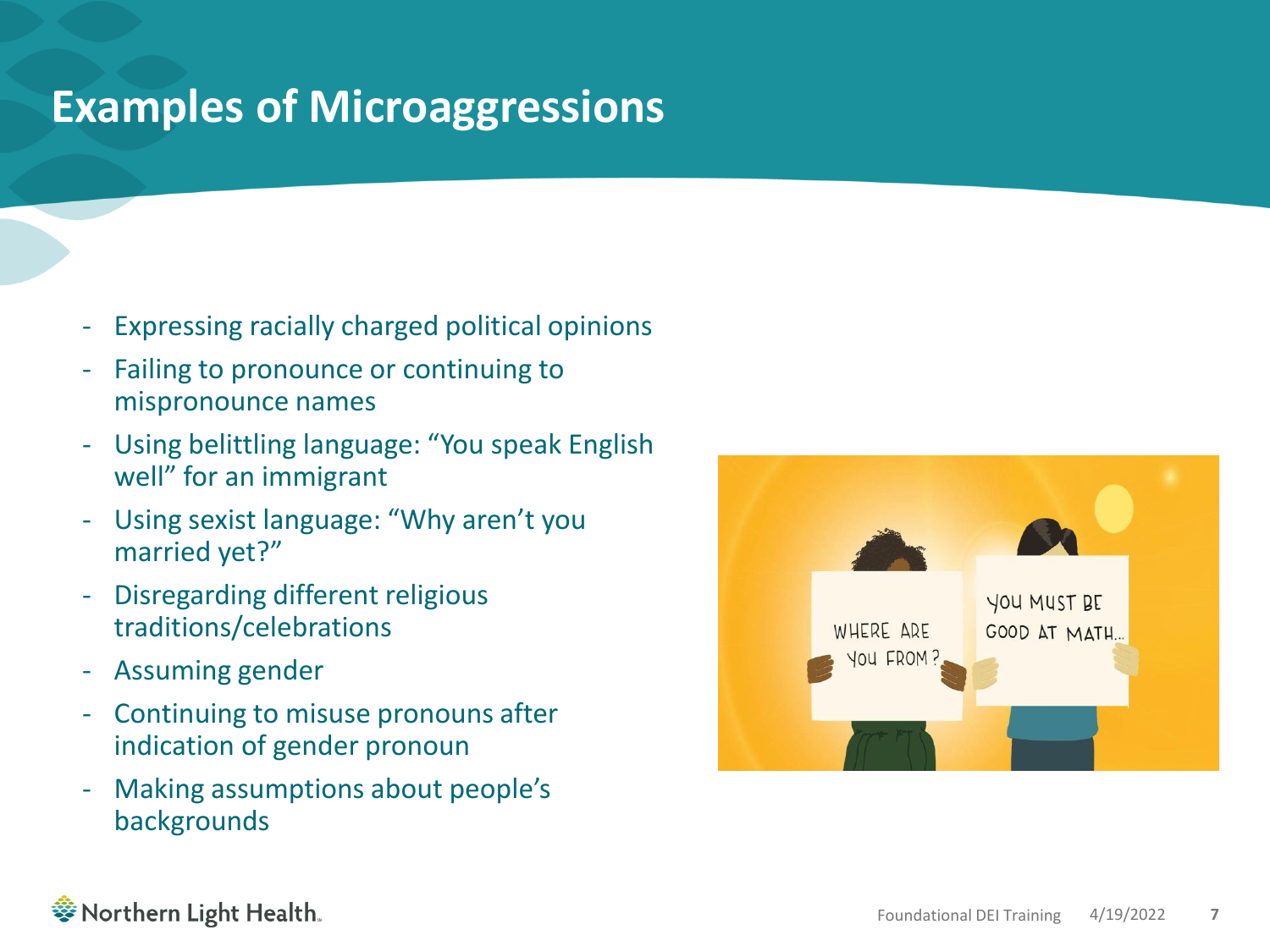#### **Bias Interrupters and Strategies**

- The "catch 22" of responding to microaggressions (doubt, fear of reporting, anger if left unreported)
- Perspective taking
- **Individuating**
- Stereotype replacement and counteracting negative stereotypes
- Practice bystander intervention and support colleagues
- Engage in microaffirmations
- Stay engaged and celebrate diversity

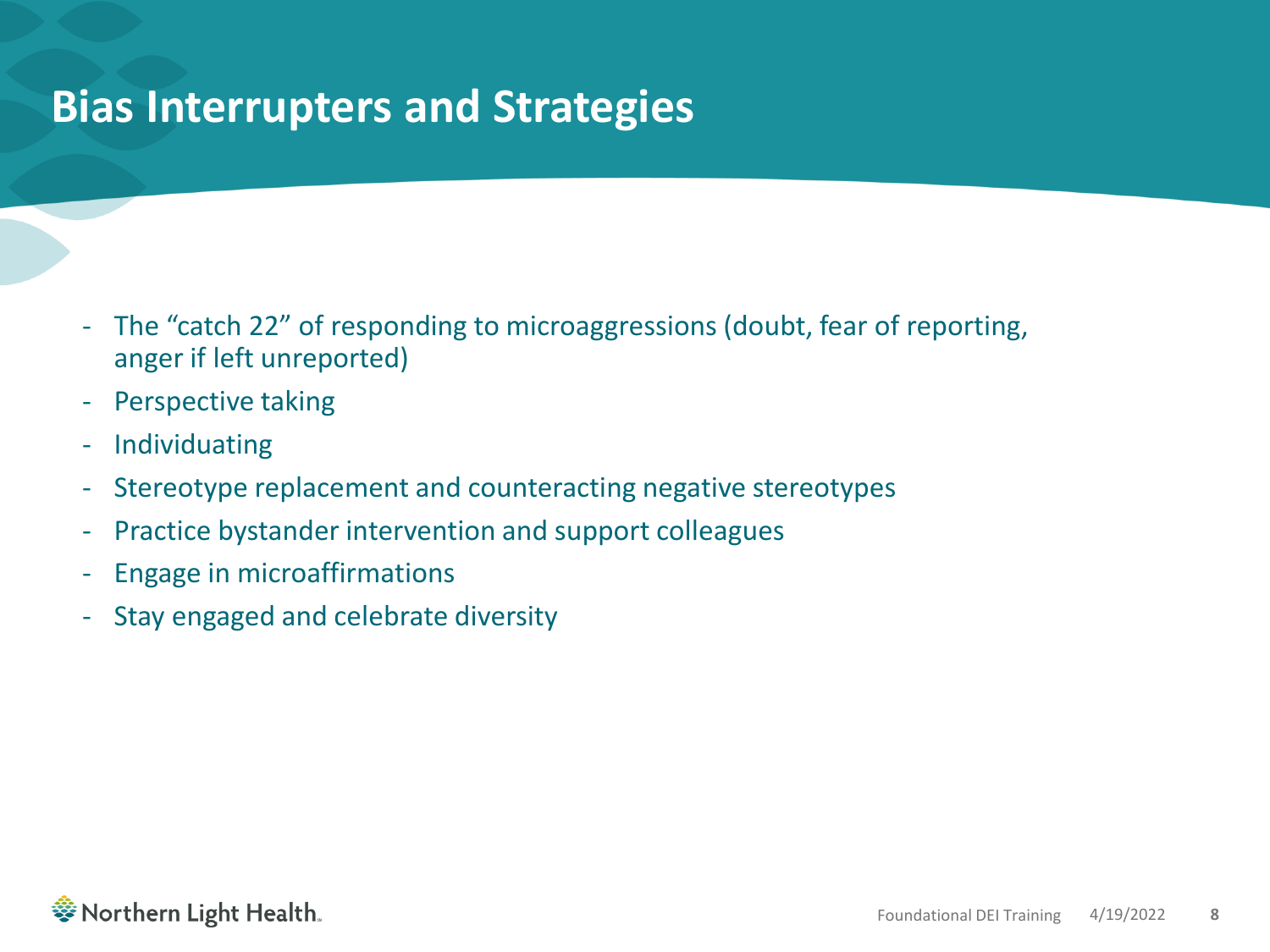#### **Take Home Points**

- We are human and all have hidden biases
- Practice being non-judgmental and interrupt your own bias
- Commit to having difficult conversations with others
- Listen carefully and reflectively
- Speak your truths and allow others to do the same
- Speak up and support colleagues/patients
- Educate others about implicit bias and microaggressions
- Participate in and respond to equity; put these ideas into daily work

\*Take advantage of the Harvard Implicit Bias Test to gauge unconscious bias

#### Source: http://cornell.edu